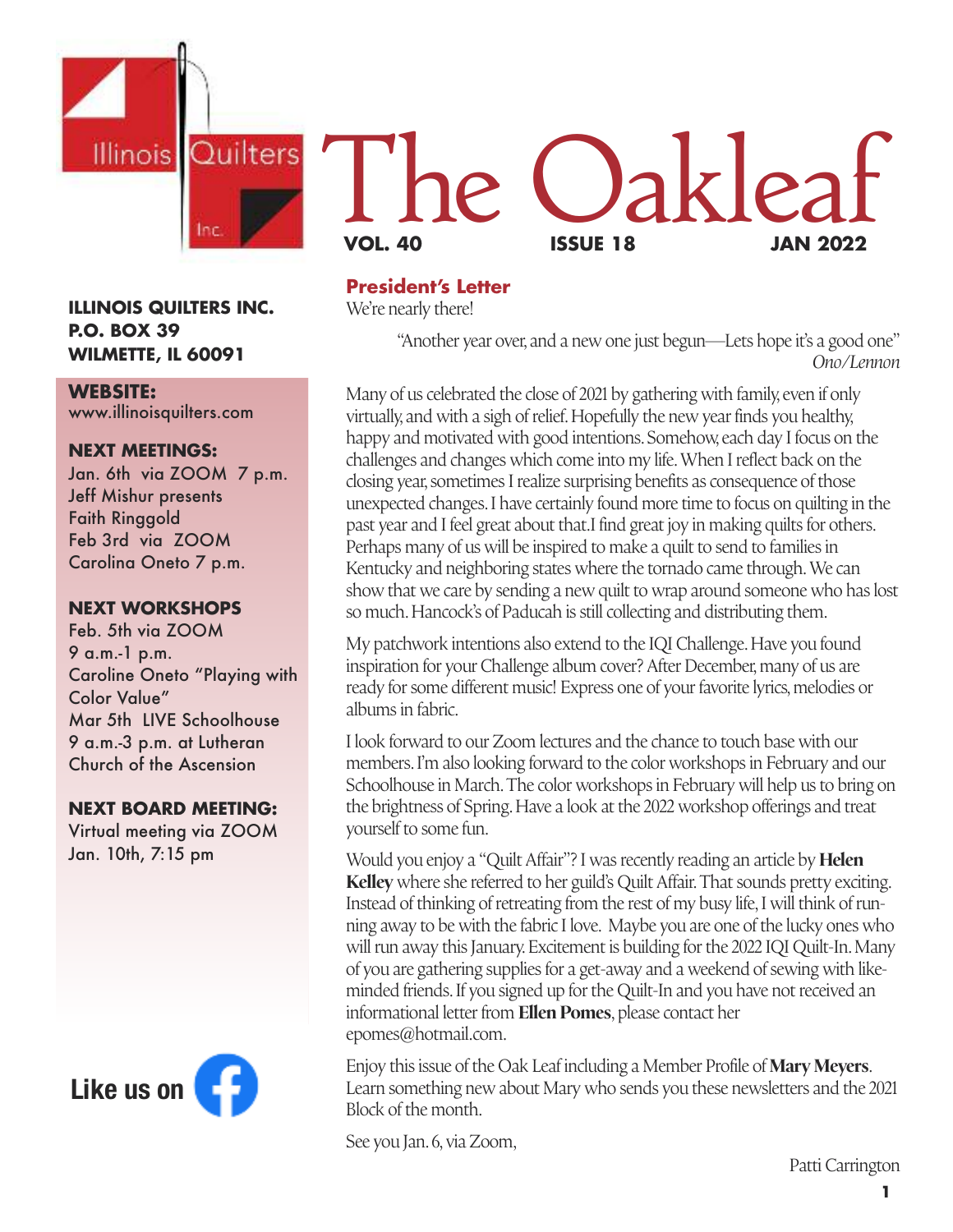# **2022 PROGRAM UPDATE**

# **January 6, 2022 ZOOM Meeting at 7 pm**

**Jeff Mishur** "Faith Ringgold's Story Quilts and Paintings" Art historian Jeff Mishur uses storytelling and slides of the work of artist Faith Ringgold, a painter, writer, speaker, mixed media sculptor, performance artist, activist and quilter. He will focus on Ringgold's painted story quilts of important themes, including challenges faced by women artists, the relationship between "fine art" and "craft," and African American history." Ringgold's work has been on exhibit at the Chicago Art Institute. Learn more about Faith at: https://www.faithringgold.com

## **No Workshops in December or January!**

# **February 3, 2022 ZOOM Meeting 7:00 pm Carolina Oneto** "Friends of Color"

Carolina, modern quilter and educator, will inspire you to make Modern – Happy Quilts. Color is a universal form of communication and expression. Using color in your quilt design contributes to its depth and mood. It creates contrast, giving your project movement, definition, and clarity. She will discuss color theory and how to create a color palette following 4 simple steps.

Learn more about Carolina at: https://carolinaoneto.com

# **February 5 ZOOM workshop 9 am-1 pm**

## "Playing with Color Value"

You are going to design your own quilt. She will show you her process to plan the construction of a quilt and how to use color value. You will design your block, color your design, and plan the construction. She will explain this process using many of her quilts as examples. Class includes handout material that allows you to design and plan the construction of your quilt and access a Facebook group where you can share your progress, ask questions and display your creation.

Workshop Fee: \$40



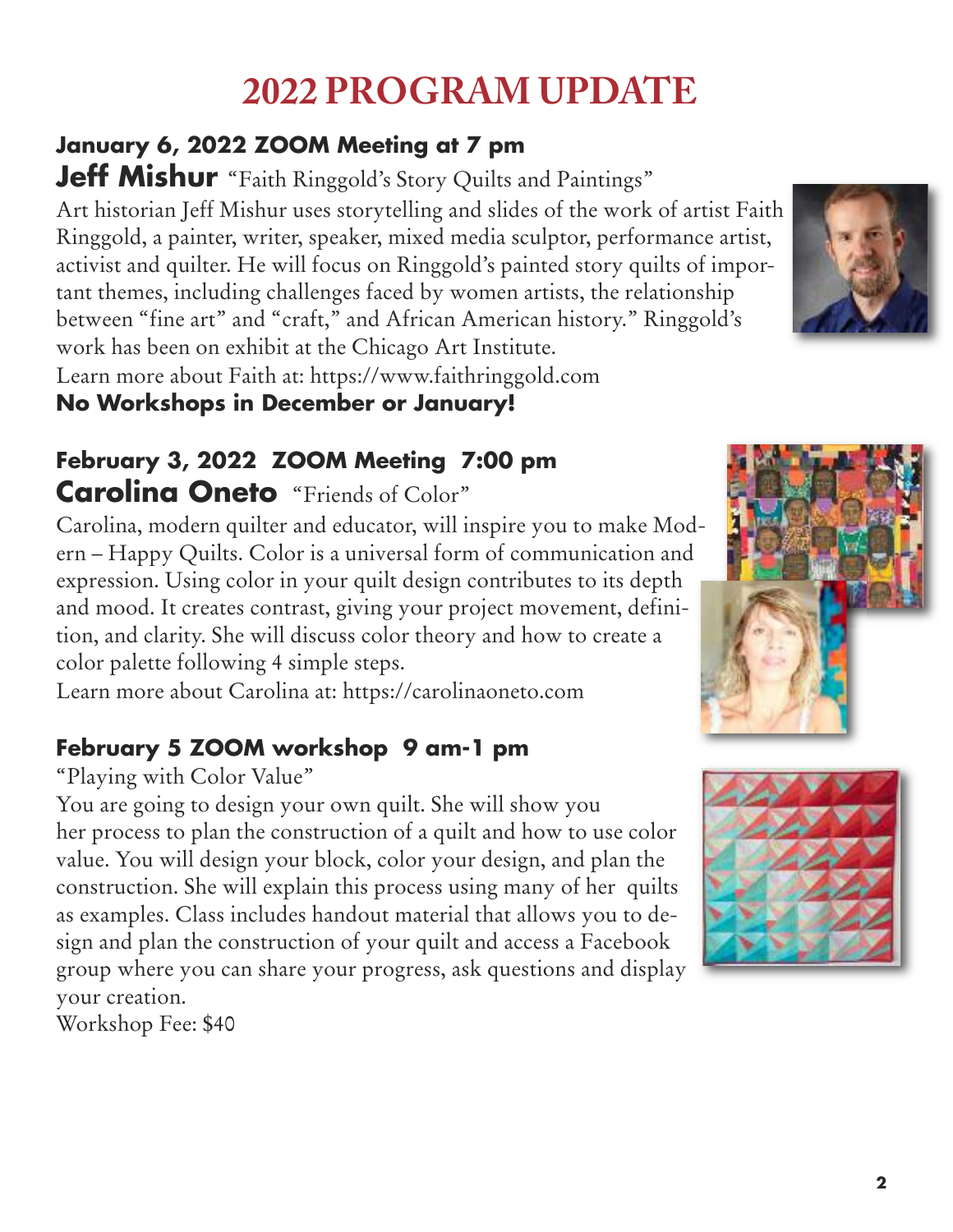# **March 3, 2022 ZOOM Meeting 7 pm Jenny Doan** "Q and A Session "

Jenny Doan rose to prominence as the face of Missouri Star Quilt Company, the largest quilting supply vendor in the United States. Jenny will entertain us with fun information about her life and career, then will ask for questions from our members that are gathered ahead of time.What a fun evening this lecture will be! Learn more about Jenny at: www.missouriquiltco.com

# **March 5, 2022 9 am-3 pm Lutheran Church of the Ascension**

**SCHOOLHOUSE** will be a full day with 4 classes and service component. So people who do not want to take all 4 classes can offer some time to service.

- **Patti Carrington** teaches "paper piecing"• **Susan Divarco** teaches "binding techniques"
- **Melanie Anderson** teaches "soup bowl cozy"• **Barb Cushing** teaches "gadget zipper bags"

# **April 7, 2022 7 pm Lutheran Church of the Ascension**

## **Lynn Schmitt** : **"Mixed Medium Textiles, How to use them, Where to use them and Why."**

Lynn is an author and founder, owner and designer of A Different Box of Crayons quilt

shop in Glen Ellyn, IL. She has designed projects for over 13 years while teaching and vending across the US and Europe. Lynn is a master at mixing multiple textiles in her art. This trunk show is not to be missed.

Learn more about Lynn at: www.adifferentboxofcrayons.com

### **April 9, 2022 "LOGistics"**. **Workshop 9 am-3 pm Gloria Dei, 133 Pfingsten Rd, Northbrook**

This workshop project can be finished in a day. Students have an opportunity to work with different textiles, wool, silk, multiple genres of cotton and even home dec; how to

handle each on a small scale; it's a pillow or a table mat. There is a kit and each colorway is slightly different in terms of materials within it, but silk and wool are constants. There are 6 color options. The kit costs are \$49.50.





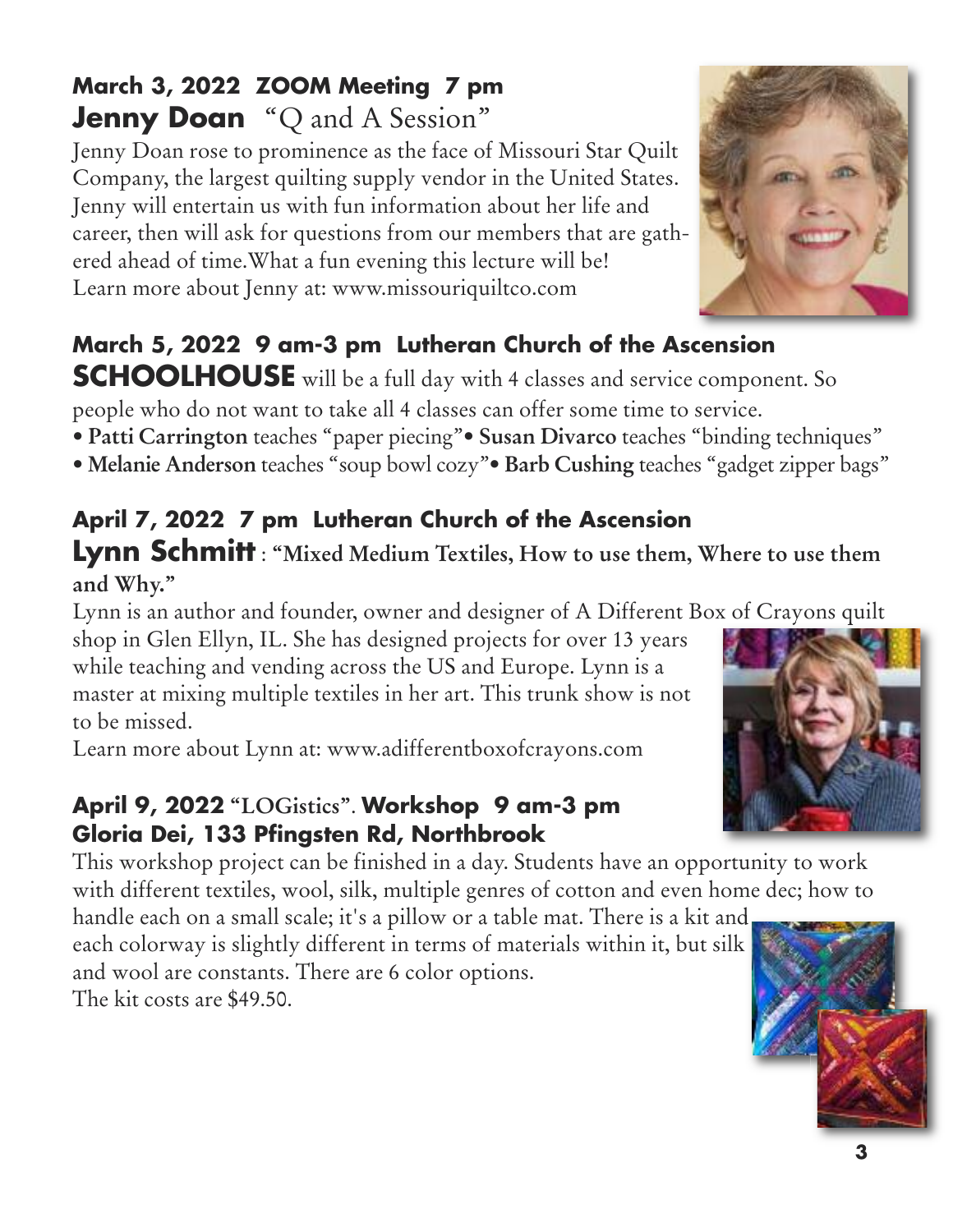# **May 5, 2022 Live lecture 7 pm Lutheran Church of the Ascension**

**Judy Gauthier** "Demystifying the color wheel/ quick cutting

methods for scrap quilts"

Quilter, fabric designer with Andover Fabrics, author of four quilting with scraps books by C&T Publishing and owner of Bungalow Quilting and Yarn, a modern quilt shop, in Ripon, Wisconsin. Judith will show us how to use fabric scraps to create beautiful and surprising pattern designs Learn more about Judy at: Bungalow Quilting & Yarn

## **May 7 Workshop:** "**Scrap Stratification**" **9 am-3 pm Gloria Dei 133 Pfingsten Rd., Northbrook**

The stratification lesson uses the color wheel and takes the mystery out of it. I will assign people to bring various colors.

Here are the colors to stratify: Red, yellow, green, orange, blue, purple.They should bring in their scraps and fat quarters. It's a really fun exercise.

## **June 3, 2022 Live Meeting** (We hope!): **Potluck/Elections 6:30-9:00 pm Lutheran Church of the Ascension**

Share what you've been sewing during this past year. Vote for your favorite among the Challenge entries. See the results of the 2022 Round Robins. Vote on the slate of new/returning IQI Board members. Share a favorite entre or dessert if safety protocols allow.

# **We'll wrap up 2021-2022 together at last!**

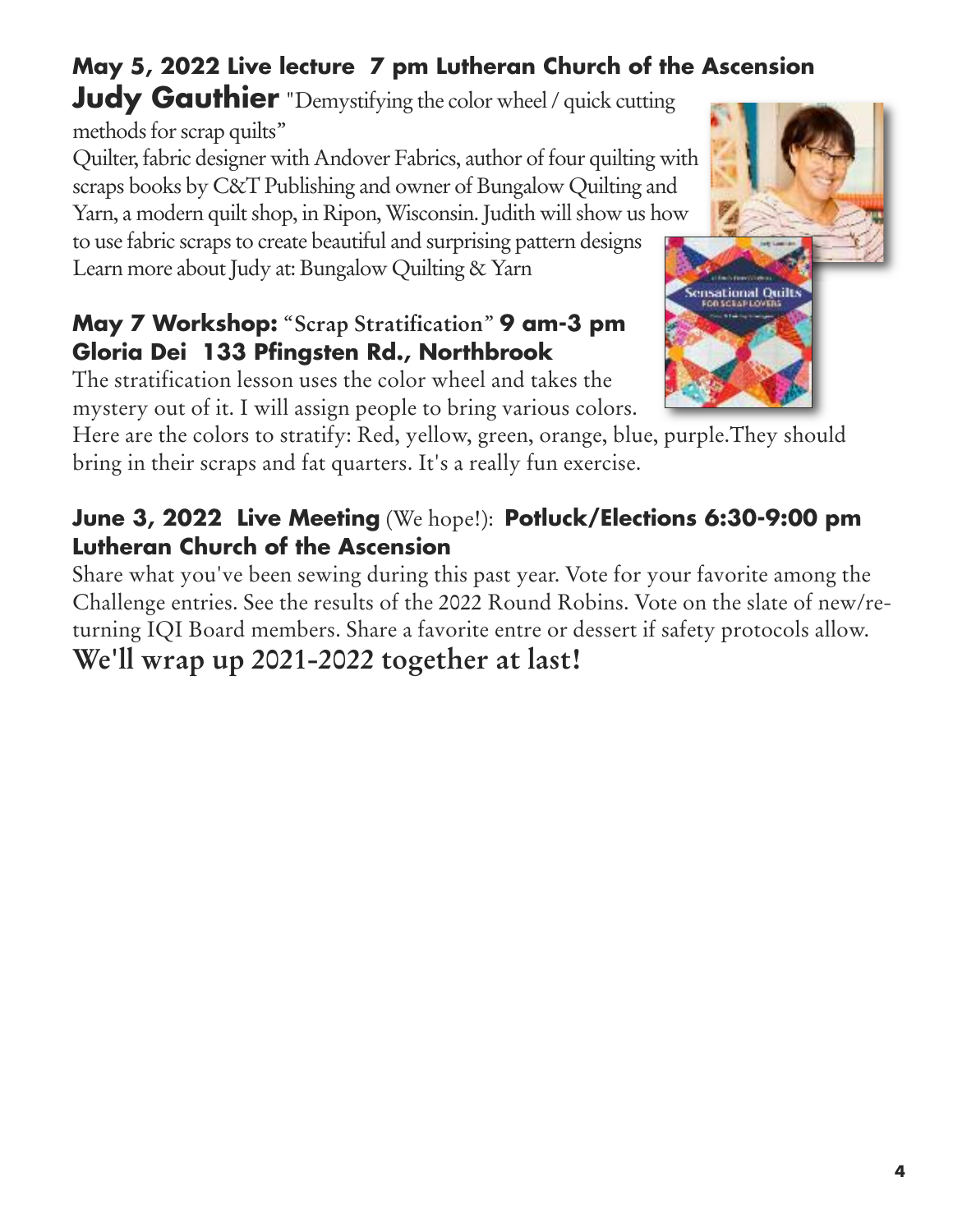# **Block of the Month is morphing into Round Robin for 2022!**

Mary Meyers and Melanie Anderson are setting up a Round Robin for 2022. The projects will be relatively short in duration, maybe 4-5 months, with the concept that the finished products will be donated to the Silent Auction at the FAOF. Each participant will receive a fabric or two (from the fabric sale stash) that will travel with each piece so that participants can choose consistency of base fabrics if they wish, while absolutely adding from their personal stashes.

Each participant will start by making a 12-inch square in whatever pattern (or abstract) you like. Once a month, each participant will forward (mail or drop off to the next person) their completed 'square +' along with the base fabrics for continuity. We will continue through June, at which point we will bind, show, and hand off to our Silent Auction stars. If we like it, we'll repeat again for round two.

People who elect to join the project will be organized into teams of 4 or 5. During the month that you have the project you will add to it. Each month the project is passed from one team player to another. You might add rows or blocks or borders, on ends or all around. You might slash and rebuild it.

We plan on having packets ready toward the end of the month and will hand them out to anyone interested, starting Quilt In weekend. This is very much a free form project - have fun with it! Feel free to start with a leftover square in your UFO pile - you know Melanie will!

There will be a brief announcement about the Round Robin at the January meeting,and we'll ask for a show of hands of people interested, so we know how many kits to prepare.

#### **Excitement is building for the 2022 IQI Quilt-In**

The 2022 IQI Quilt-IN will be held Friday, January 28, 2022 - Sunday January 30th at the Crowne Plaza Hotel of Northbrook, located at 2875 N. Milwaukee Ave., Northbrook, just south of Willow/Palatine Rd. Those enrolled are looking forward to a terrific weekend of sewing, socializing and creativity starting January 28!

Email letters have gone out with details for the weekend, class offerings from which to choose and an invoice for any balance due. **If you did not receive a recent email from Ellen Pomes about the Quilt-In, please contact her at epomes@hotmail.com.**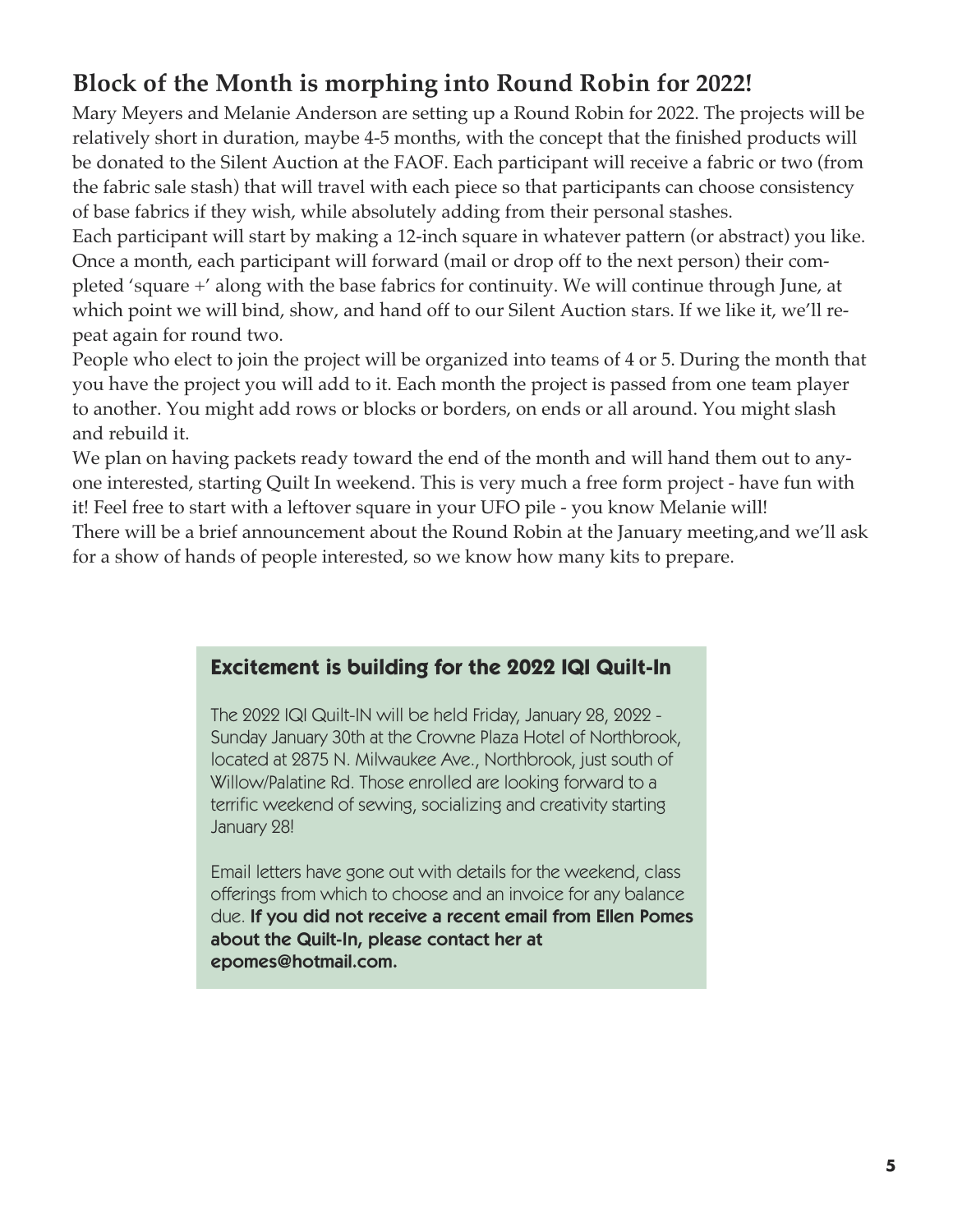# MEMBER PROFILE

# Meet Mary Meyers!

Sewing has been my happy "go to" place when I

need to get away from the world and relax. Even as a young child, I loved sewing and began hand sewing doll clothes for my tiny "Storybook" doll when I was about 7 years old. At an early age I also watched my grandmother sew on her treadle sewing machine and then later, my mother who sewed clothing and curtains, etc. I had made myself many clothing items by the end of high school and



my favorite class was home economics.

My life as a quilter began in the late 1970's when I cut a pillowcase into squares and triangles and then sewed it all back together—a difficult task as sheets don't sew back together very easily.

It was in the early 1980's that I tried quilting again, after visiting the Apple Basket Quilt Show in Wilmette. I purchased some fabrics and signed up for their "sampler" class. At that time my friend Sally (an avid sewer) found IQI at their symposium. I believe most everything at this point was still hand pieced and mostly hand quilted! And do you remember the template material that you cut very carefully and then added the ¼ inch for the seam?

The rest is history as I joined the guild and started going to meetings and workshops. At that time IQI had about 250 members. The only break I took from quilting—and from IQI—began in the early90's when I took a part-time job.

Rejoining IQI in the late 90's was the best thing I could have done! In 2015, after winning second place with my quilt "Fire Island Hosta" in the FAOF show, I entered it in the Tulip Time Quilt Show in Holland, MI, and won "best of show". I also entered it in the Madison Quilt Show and won an honorable mention ribbon—a first for me! There are so many quilts in my head that they will surely never be finished. Color is my passion and I especially love paper piecing for the accuracy it provides.

My sewing room is also the guest room in our home so sometimes, much to my dismay, I have to put my machine away along with stacks of fabric—for a day or two. One of my favorite rooms in my house is the master bedroom, as the décor is Pierre Deux French fabric. It has about 26 items in it that I have sewn. including 10 quilted pillows, a duvet cover, dust ruffle, chair cushions and curtains. I'm working on Jack (husband) as I really think the master bedroom would best be used as a quilting studio for me—why not? To date Jack has not agreed to this—what?



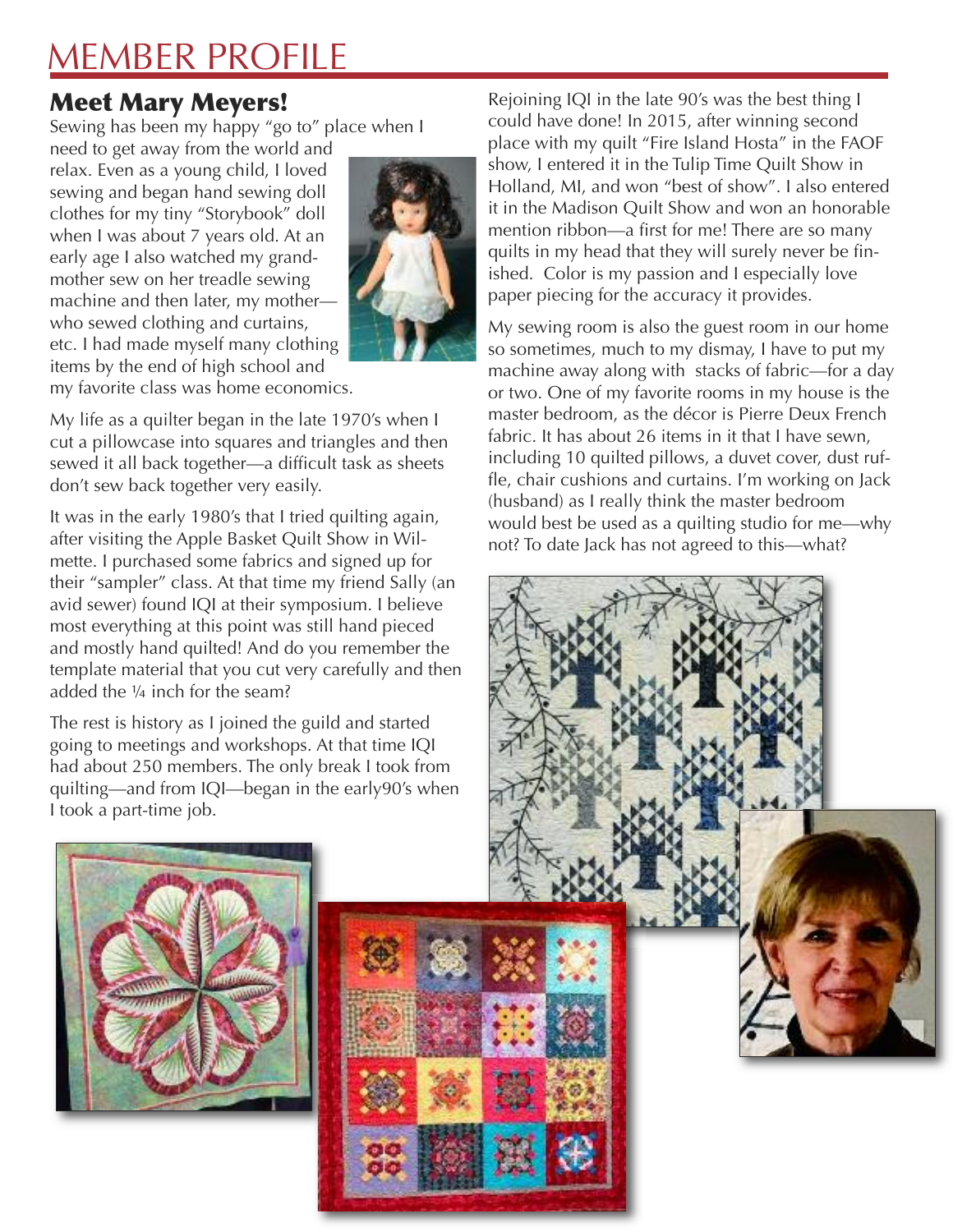

# **Illinois Quilters, Inc.**

**P.O. Box 39, Wilmette, IL 60091-0039**

#### **MEMBERSHIP APPLICATION 2021-2022**

**Membership Directory Deadline: September 11, 2021 -- Directory listing is essential for Fine Art of Fiber participation --**

| Please PRINT clearly.                                                                                                                                                                                                                                   |                                                                                                                                                                                                                                                                                                                                                                                                                                                              |
|---------------------------------------------------------------------------------------------------------------------------------------------------------------------------------------------------------------------------------------------------------|--------------------------------------------------------------------------------------------------------------------------------------------------------------------------------------------------------------------------------------------------------------------------------------------------------------------------------------------------------------------------------------------------------------------------------------------------------------|
|                                                                                                                                                                                                                                                         |                                                                                                                                                                                                                                                                                                                                                                                                                                                              |
|                                                                                                                                                                                                                                                         |                                                                                                                                                                                                                                                                                                                                                                                                                                                              |
|                                                                                                                                                                                                                                                         |                                                                                                                                                                                                                                                                                                                                                                                                                                                              |
|                                                                                                                                                                                                                                                         |                                                                                                                                                                                                                                                                                                                                                                                                                                                              |
| *NOTE: for Oak Leaf via regular mail add \$10.00 below.                                                                                                                                                                                                 | The Oak Leaf and IQI information are sent via email. Check here if you do not want your email address listed in the directory.                                                                                                                                                                                                                                                                                                                               |
|                                                                                                                                                                                                                                                         |                                                                                                                                                                                                                                                                                                                                                                                                                                                              |
|                                                                                                                                                                                                                                                         | Please indicate whether you are: NEW to IQI _____ renewing _____ returning after absence ___                                                                                                                                                                                                                                                                                                                                                                 |
|                                                                                                                                                                                                                                                         |                                                                                                                                                                                                                                                                                                                                                                                                                                                              |
| FEES: _________ \$60.00 (from 7/1/21) or \$55 (through 6/30/21)<br>_________ \$10.00 if Oak Leaf should be printed & mailed<br>_______ (optional donation) Library Fund<br>________ (optional donation) Guild Community Service                         | Our annual raffle quilt and the Fine Art of Fiber Show provide essential income to IQI. In addition to<br>membership fees, each member of IQI is expected to buy or sell \$25 worth of raffle tickets each year.<br>additional \$25 (in advance) for a pack of 2020 Raffle Quilt tickets for Ruby Jubilee                                                                                                                                                    |
|                                                                                                                                                                                                                                                         |                                                                                                                                                                                                                                                                                                                                                                                                                                                              |
| board (I would be willing to serve)<br>Fine Art of Fiber show/boutique<br>help at library table at meetings<br>help at membership table at meetings<br>host at a workshop<br>nominating committee for next board<br>webpage design and maintenance team | IQI is a volunteer organization and operates effectively only with everyone's help. Four hours of<br>service per year is a suggested share. Please choose activity area/s where you might like to help:<br>potluck help, Dec. &/or June mtg.<br>____ challenge project for members<br>weekend retreat planning<br>____ raffle quilt (help design/make for 2022)<br>____ raffle quilt (help show at other guilds)<br>service projects - in a group or at home |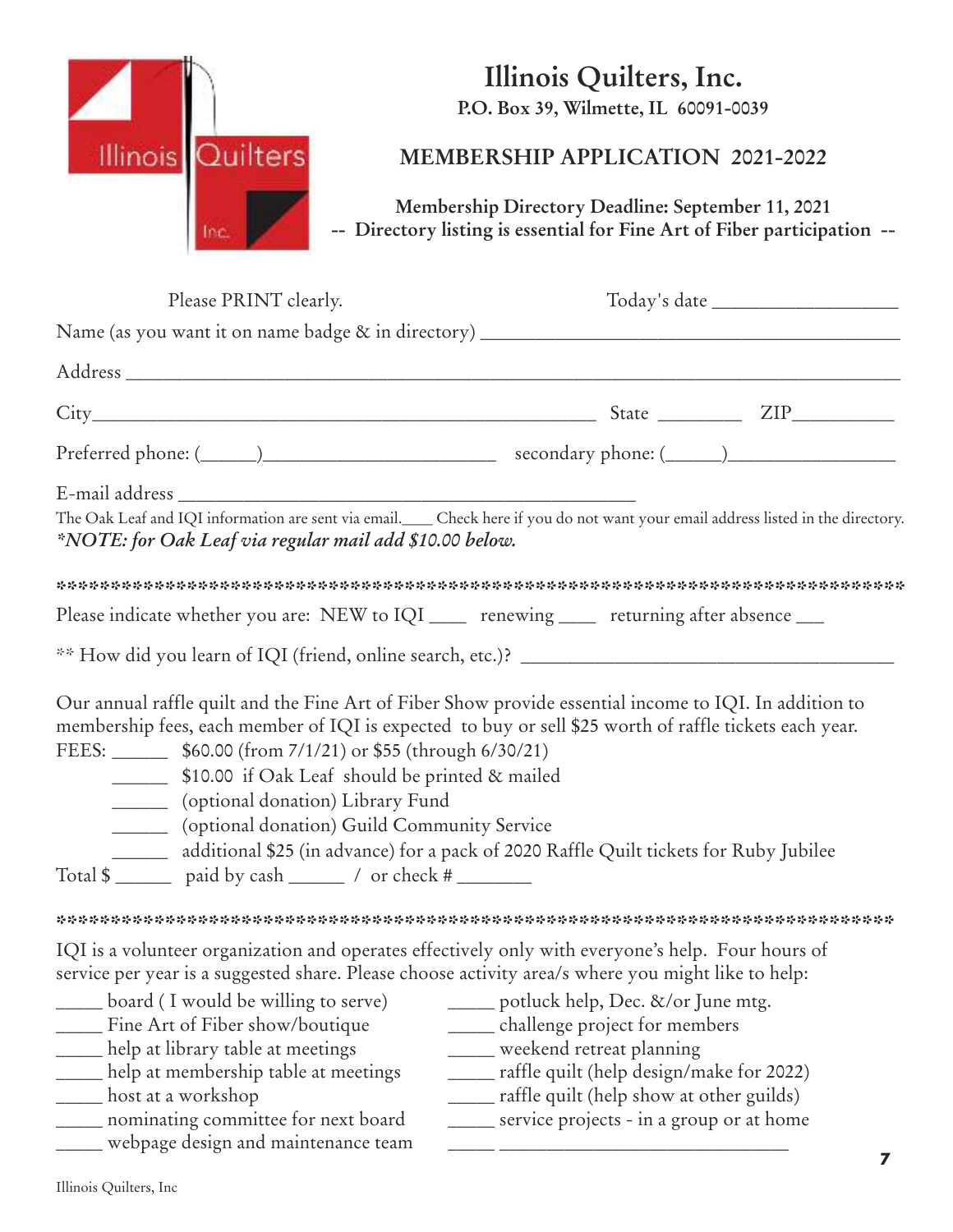#### **Future Programs and Workshops**

\_\_\_\_\_\_\_\_\_\_\_\_\_\_\_\_\_\_\_\_\_\_\_\_\_\_\_\_\_\_\_\_\_\_\_\_\_\_\_\_\_\_\_\_\_\_\_\_\_\_\_\_\_\_\_\_\_\_\_\_\_\_\_\_\_\_\_\_\_\_\_\_\_\_\_\_\_\_\_\_\_\_\_\_\_\_\_\_

\_\_\_\_\_\_\_\_\_\_\_\_\_\_\_\_\_\_\_\_\_\_\_\_\_\_\_\_\_\_\_\_\_\_\_\_\_\_\_\_\_\_\_\_\_\_\_\_\_\_\_\_\_\_\_\_\_\_\_\_\_\_\_\_\_\_\_\_\_\_\_\_\_\_\_\_\_\_\_\_\_\_\_\_\_\_\_\_

Please offer a few suggestions of speakers or workshops which you would like to enjoy with IQI.

### **Demonstrations / Miniworkshops**

From time to time we have a program sharing the skills and wisdom of our members. If you would like to be an instructor at such a meeting, please describe what you would like to share:

\_\_\_\_\_\_\_\_\_\_\_\_\_\_\_\_\_\_\_\_\_\_\_\_\_\_\_\_\_\_\_\_\_\_\_\_\_\_\_\_\_\_\_\_\_\_\_\_\_\_\_\_\_\_\_\_\_\_\_\_\_\_\_\_\_\_\_\_\_\_\_\_\_\_\_\_\_\_\_\_\_\_\_\_\_\_\_

\_\_\_\_\_\_\_\_\_\_\_\_\_\_\_\_\_\_\_\_\_\_\_\_\_\_\_\_\_\_\_\_\_\_\_\_\_\_\_\_\_\_\_\_\_\_\_\_\_\_\_\_\_\_\_\_\_\_\_\_\_\_\_\_\_\_\_\_\_\_\_\_\_\_\_\_\_\_\_\_\_\_\_\_\_\_\_

#### **Professional Quilting Services, Related Activities and Business Owners**

As a member of IQI, if you have a business that sells quilts or quilt-related products, you may be listed under Area Shops in the guild membership directory. If you provide other quilt-related services, you may be listed in the Professional Services section\* of the directory. Please provide your information and descriptive text and check your specialties below.

| text for directory (about goods & services offered) |                              |                         |
|-----------------------------------------------------|------------------------------|-------------------------|
|                                                     |                              |                         |
|                                                     |                              |                         |
| ______appliqué                                      | _____craft shows             | ____quilting by machine |
| ________appraisals                                  | demonstrations               | ____quilt photography   |
| baby quilts                                         | _____lectures                | quilt repair            |
| _____color consulting                               | $\rule{1em}{0.15mm}$ piecing | ____workshops           |
| commissions                                         | <u>equilting</u> by hand     | _______other:_______    |

**\*NOTE: This notice appears in the directory:** "This section of our publication is provided as a free service to our members. As such, IQI, its officers, agents and representatives are not able to verify nor can we be responsible for the representations made in the advertisements. You should determine the accuracy of the representations, the credentials of the advertisers, as well as the quality of the services or goods before making purchases."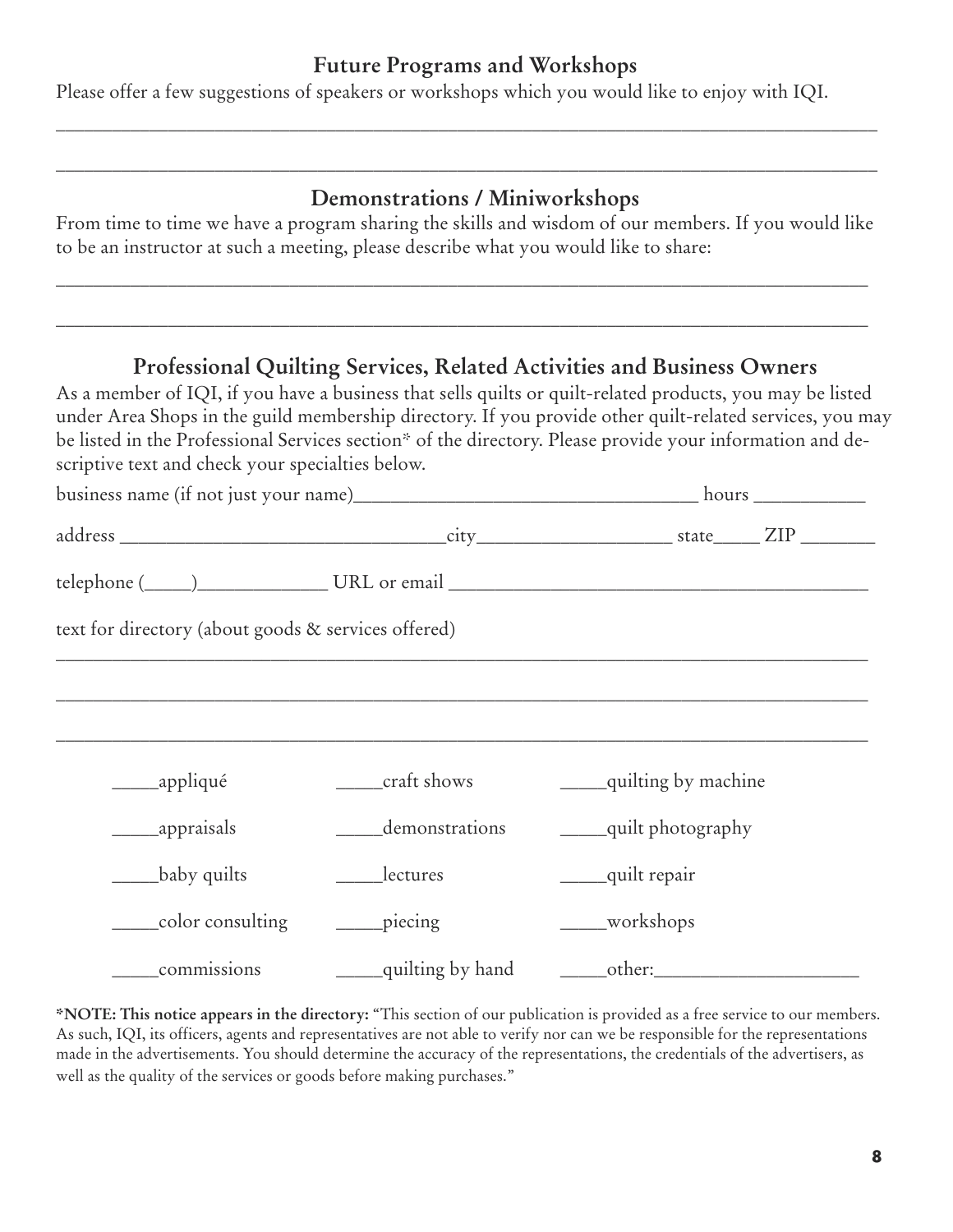# **2022 IQI Workshop and Event Registration Form**

| Name:               | Email:       |
|---------------------|--------------|
| Cell phone:         | Other phone: |
| Non-member address: |              |

#### **Registration Fees**

| Date/Place                                          | <b>Teacher/ Event Title</b>                                                                                                                                             |          | Member Non-member |
|-----------------------------------------------------|-------------------------------------------------------------------------------------------------------------------------------------------------------------------------|----------|-------------------|
| Saturday, 9am-1pm<br>2/5/2022<br>Via Zoom           | <b>Caroline Oneto</b><br>Playing with Color Value<br>Discussion of color theory and how to<br>create a color palette in 4 easy steps.                                   | \$40     | \$40              |
| Saturday, 9am-3pm<br>3/5/2022<br>Live at Ascension  | Schoolhouse<br>Service component available all day.<br>Select additional classes to attend:<br>Paper Piecing, Binding Techniques,<br>Soup Bowl Cozy, Gadget Zipper Bags | \$15/day | \$15/day          |
| Saturday, 9am-3pm<br>4/9/2022<br>Live at Gloria Dei | Lynn Schmitt: LOGistics<br>Work with a variety of materials to<br>create a pillow or a table mat.<br>Kit cost: $$49.50$ 6 color options                                 | \$50     | \$50              |
| Saturday, 9am-3pm<br>5/7/2022<br>Live at Gloria Dei | <b>Judy Gauthier: Scrap Stratification</b><br>Use the color wheel for a fun exercise<br>with shared scraps.                                                             | \$50     | \$50              |

Supply lists are available at live monthly meetings and at www.illinoisquilters.com/events/

**Please make checks payable to Illinois Quilters Inc.**

Bring this form with your payment to an IQI meeting or mail with a check to the workshop coordinator.

Refunds are available up to 30 days in advance, minus a \$5 handling fee. Requests for refunds must be submitted in writing to the workshop coordinator.

2022 Workshop Coordinator: Cynthia Karabush, 2018 W. Greenleaf Ave., #2F, Chicago, IL 60645